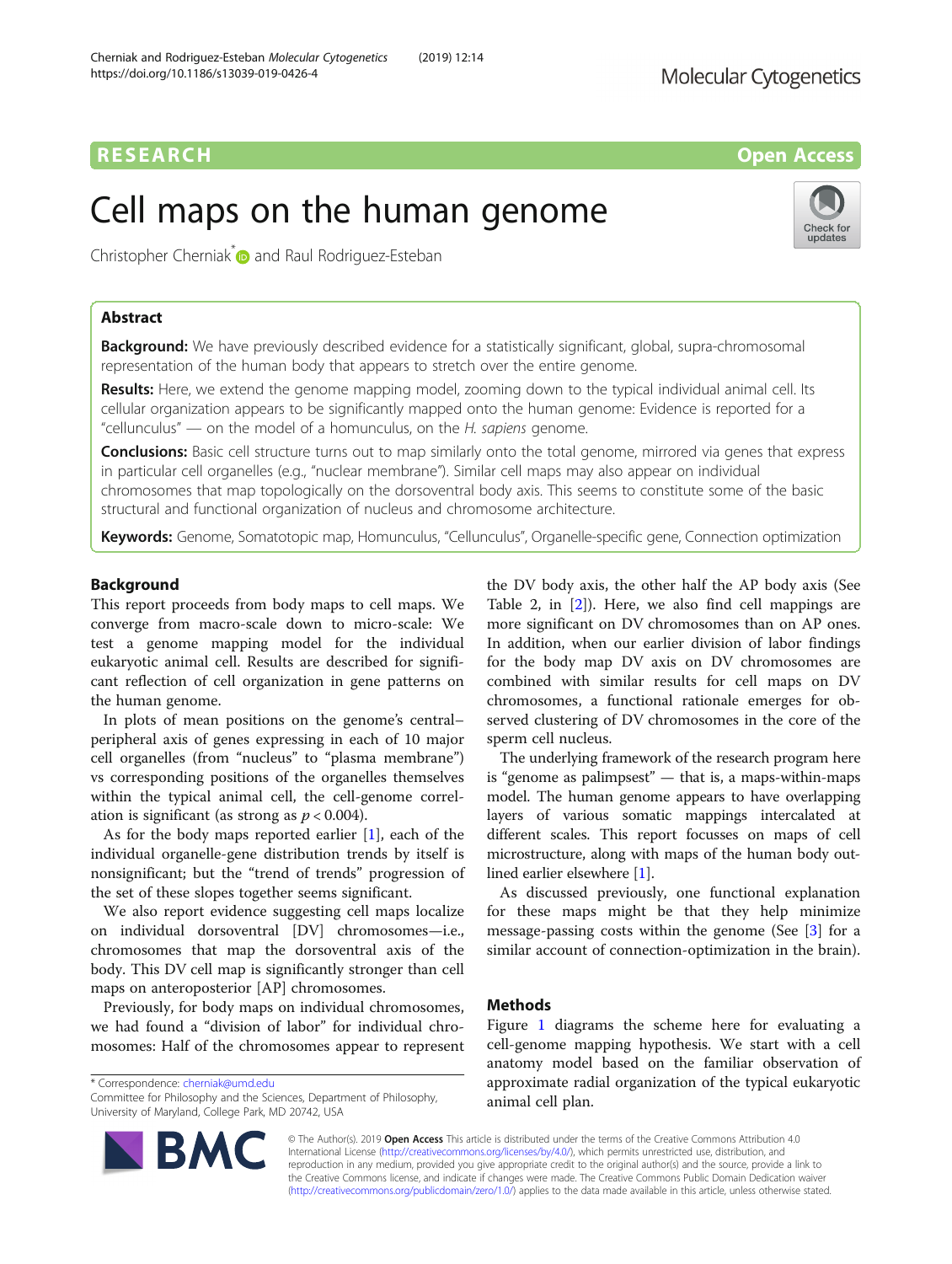<span id="page-1-0"></span>

For instance, on Google, under, e.g., "cell diagram", etc., are hundreds of images (some copying from others), with comparatively few disagreements on the basic radial map of cell organelle positions, from center (nucleus) to periphery (plasma membrane). A familiar illustration of this groundplan is [[4\]](#page-5-0).

Because of its extensive, consistent, and recent curation, the "Human Protein Atlas" [[5,](#page-5-0) [6\]](#page-5-0) is used here. The cell schematic then is [\[7](#page-5-0)]. For explanation of cell-anatomical positions of each organelle, see [[8\]](#page-5-0). (See also "Locate" subcellular localization database [\[9](#page-5-0)]).

Cell organelles were excluded from this analysis that were not topologically compact on their radial axis (e.g., centrosome vs plasma membrane). Ten organelles then remain. In center-to-periphery order: Nucleus, Nucleolus Fibrillar Center, Nucleolus, Nuclear Speckle, Nuclear Body, Nuclear Membrane; Endoplasmic Reticulum, Golgi Apparatus, Mitochondrion, Plasma Membrane.

We compiled Additional file [1:](#page-5-0) Table S1, a datafile containing our full Protein Atlas genecount datatable. A mean total of 37 distinct genes are expressed in each organelle included. The human Y chromosome has the smallest total gene count, and so does not appear in the present analyses.

It should be observed that, unlike the TiSGeD tissue gene database [\[10](#page-5-0)] used for our earlier study of body maps on chromosomes, the Protein Atlas database here does not include information on how preferentially a gene expresses in a given target (here, a cell organelle). Therefore, as a first approximation, we next include only genes that each express uniquely in a single type of organelle.

One question is whether this select geneset would suffice to map cell component genes onto the whole genome, as in our report  $[1]$  $[1]$  on tissue gene body maps. Another issue is whether the genecounts of the Protein Atlas database would suffice to filter for the most selectively-expressed genes.—For instance, for genes that each uniquely express in only one cell component. Or, would such a restriction reduce genesets so much that too many empty cells arise in the resulting main (Additional file [1](#page-5-0): Table S2)?

To attempt in this way to boost resolution and sharpen focus of a cell map on the genome, genes maximally specific for H. sapiens cell organelles were identified that are listed as expressing for only one organelle (e.g., for "nucleolus"). For each such cell component, there are a mean 10 such uniquely expressing genes per chromosome. None of the organelles here in fact occur with empty (0) selective gene counts for 1/3 or more of the 23 chromosomes.

Also accessible is Additional file [1](#page-5-0): Table S2, with this select Protein Atlas genecount dataset. The original full Protein Atlas data Additional file [1:](#page-5-0) Table S1 includes 8558 distinct genes. The maximally select data Additional file [1](#page-5-0): Table S2 consists of 2325 genes that each express uniquely in only a single organelle, i.e., 27% of the original full total geneset.

For locating organelle genes in the total genome, chromosome positions can be identified in the sperm cell genome via Additional file [1](#page-5-0): Table S2 in [\[1\]](#page-5-0). (See Fig. [2](#page-2-0) gene distribution example below.)

## Results

#### Cell maps on the genome

Three successively stronger replications of the cell-genome mapping result are reported here: A simple linear model for the trendlines appears to suffice. For a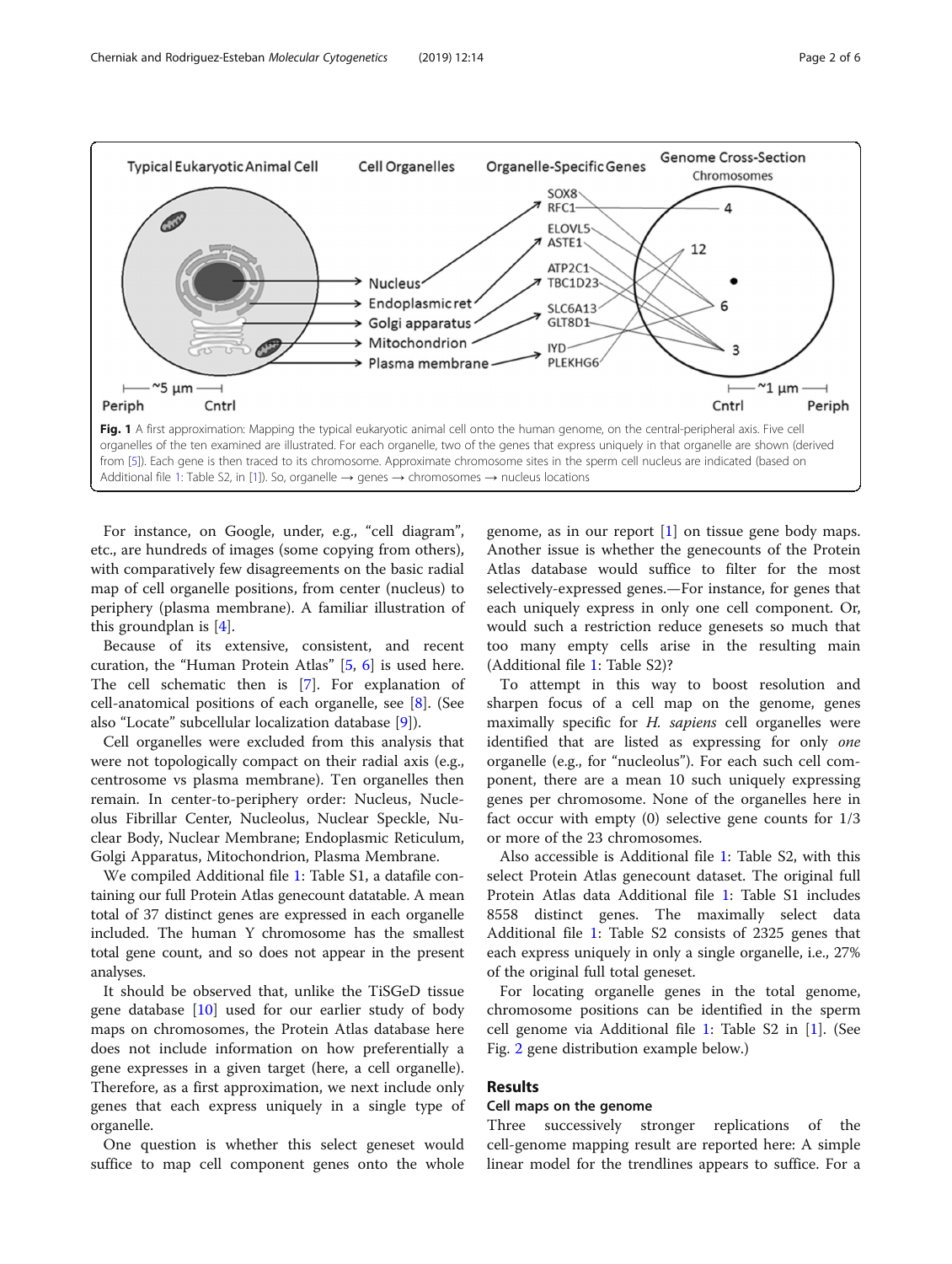<span id="page-2-0"></span>

conservative estimate of statistical significance, a 2-tail (symmetrical, bidirectional) distribution model was employed.

- (1) For the original full Human Protein Atlas (Additional file [1](#page-5-0): Table S1), as opposed to the select Human Protein Atlas, including all genes expressing in the 10 organelles, the cell map on the genome already shows a significant pattern  $(r^2 = 0.494, p < 0.024, 2 \text{ tail}).$
- (2) For the select Human Protein Atlas (Additional file [1:](#page-5-0) Table S2), and Table 1, in the Fig. [3](#page-3-0) plot below of

the 10 organelles, a similar cell-genome correlation is significant and stronger  $(r^2 = 0.540, p <$ 0.015, 2 tail).

(3) With datapoints each weighted by their own magnitude of effect  $r^2$  (as in [\[1](#page-5-0)]): In a plot of the 10 organelles, the cell-genome correlation further increases in significance (to:  $r^2 = 0.677$ ,  $p < 0.004$ , 2 tail).

Earlier, we have reported comparable correlation patterns for mapping the human body onto the human genome (cf. Figures four, five, six in [[1\]](#page-5-0)). Again, each individual organelle trend by itself is nonsignificant; but

|  |  |  | Table 1 Cell organelles: Their Central-Peripheral [CP] positions in cell, and the gradient of their genes' distribution in the genome |
|--|--|--|---------------------------------------------------------------------------------------------------------------------------------------|
|  |  |  |                                                                                                                                       |

| Central           |                  | CellAnat       | (Slope)         |        | Select |
|-------------------|------------------|----------------|-----------------|--------|--------|
|                   |                  | Cell CP Order  | GeneCt Gradient |        |        |
| Nucleus           | <b>Nucleus</b>   |                | 0.1397          | 0.0027 | 463    |
| Nucleolus Fib Ctr | <b>NucFibCtr</b> | $\overline{2}$ | 0.1112          | 0.095  | 41     |
| <b>Nucleolus</b>  | <b>Nucleolus</b> | 3              | $-0.0184$       | 0.0003 | 178    |
| Nuclear Speckle   | <b>NucSpec</b>   | 4              | $-0.0253$       | 0.0003 | 221    |
| Nuclear Body      | <b>NucBod</b>    | 5              | $-0.1395$       | 0.0792 | 83     |
| Nuclear Membrane  | <b>NucMem</b>    | 6              | 0.0730          | 0.0488 | 45     |
| Endoplasmic Ret   | <b>EndoRet</b>   | 7              | $-0.1155$       | 0.0105 | 223    |
| Golgi Apparatus   | GolgiAp          | 8              | $-0.0280$       | 0.0003 | 253    |
| Mitochondrion     | Mitoch           | 9              | $-0.0520$       | 0.0005 | 574    |
| Plasma Membrane   | PlasMem          | 10             | $-0.2816$       | 0.0449 | 244    |
| Peripheral        |                  | Means          | $-0.0336$       | 0.0283 | 232.5  |
|                   |                  | Total          |                 |        | 2325   |

(For explanation of cell-anatomical positions of organelles, see [[7](#page-5-0), [8\]](#page-5-0))

(Abbreviations of organelle names in Fig. [3](#page-3-0) are listed in boldface.) Each gene expresses uniquely in one organelle-type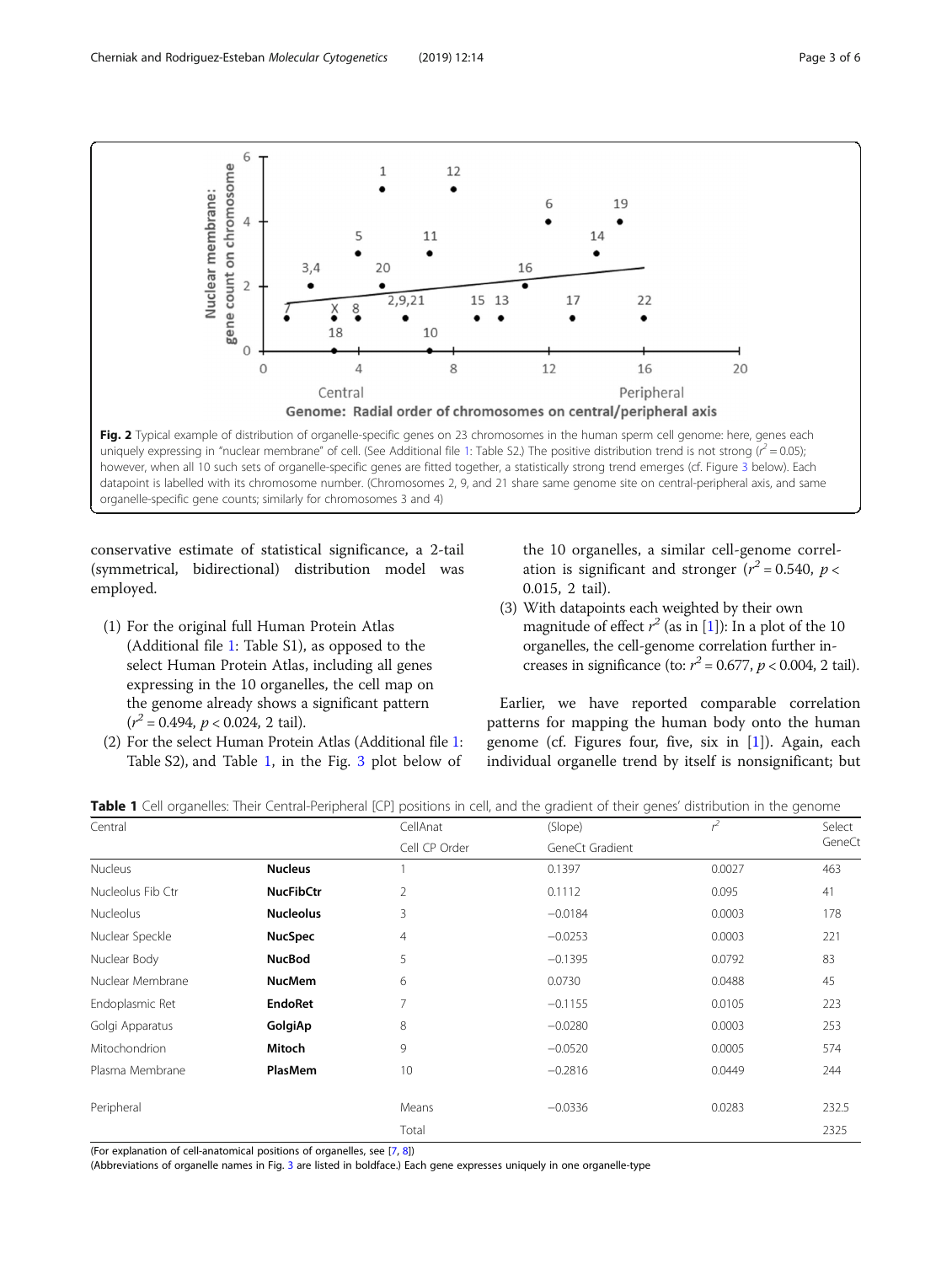<span id="page-3-0"></span>

its organelle-name (see Table [1\)](#page-2-0)

the "trend of trends" progression of the set of these slopes pooled together is significant.

In Fig. [1,](#page-1-0) the isomorphism of the central/peripheral cell cross-section with the dorsoventral genome cross-section, but not with the orthogonal anteroposterior (head / tail) genome cross-section (cf. Figure one, in [[1\]](#page-5-0)), is evident. The correlations of Fig. 3 hold for organelle and gene positions on the central / peripheral axis of the typical cell and genome; in contrast, for the orthogonal head / tail genome axis, the pattern is not significant ( $r^2$  = 0.163,  $p$  < 0.248, 2 tail).

#### Cell maps on chromosomes

Progressing down to a finer scale, we now examine cell maps on individual chromosomes. (See additional summary Additional file [1:](#page-5-0) Table S3.)

A next question is, Are there cell maps for individual chromosomes resembling those we reported for the entire genome? Once more, each of the individual trends by itself is nonsignificant; but a "trend of trends" cumulative progression of the set of these slopes together approaches significance. Aggregating the 22 autosomal correlations yields some mapping results.

As we have reported [[2](#page-5-0)], as well as body maps on the complete genome, body maps on individual chromosomes are strongly significant. For instance, our earlier report described corresponding mappings of the human body onto the human genome  $[1]$  $[1]$ , and our subsequent paper reports significant similar body mappings onto individual chromosomes [\[2](#page-5-0)]. It should be noted that, if similar significant cell mappings appear also on chromosomes, that suggests such cell maps are widespread throughout many types of eukaryotic cells. — In particular, not only on the haploid spermcell genome, but also on diploid genomes.

As mentioned earlier, gene expression databases for cell organelles do not seem to include measures of preferential strength of gene expression in a given organelle type, while we found gene expression databases for the earlier body map analyses that did include such relative magnitude of expression. So, cell map detection should not be as sensitive as body map detection. Therefore, a prediction to test is whether gene databases for cell organelles that do include such measures of gene expression selectivity strength in fact will reveal more of cell map structure on chromosomes.

Nonetheless, as mentioned above for cell maps on the complete genome, the set of chromosome cell map correlations is similarly stronger for the DV than the AP axis of the genome. Next, comparing  $r^2$  magnitudes of call mans on DV vs. AP chromosomes: See earlier cell maps on DV vs AP chromosomes: See earlier chromosome "division of labor," Table two, in [[2\]](#page-5-0). In this way, cell maps on individual DV chromosomes also seem stronger than those on AP chromosomes. This constitutes further independent converging support of the earlier DV vs AP chromosome division of labor for body maps in [[2](#page-5-0)]. (Of the 11 AP chromosomes, Chrs 21 and 11 had the two weakest body map  $r^2$  values; in this respect, they are the most marginal members of the AP group) most marginal members of the AP group).

Instead, for mean slope values of cell maps on DV vs AP chromosomes: The DV chromosome set has a mean 25% greater (steeper) slope than the AP chromosome set  $(p < 0.087, 2 \text{ tail})$ . In addition, for mean  $r^2$  values of body mans, vs. cell, mans, on DV chromosomes: On DV maps vs cell maps on DV chromosomes: On DV chromosomes, cell maps have a mean 9% stronger  $\vec{r}$ <br>value than corresponding body maps (n < 0.056, 2 tail) value than corresponding body maps ( $p < 0.056$ , 2 tail).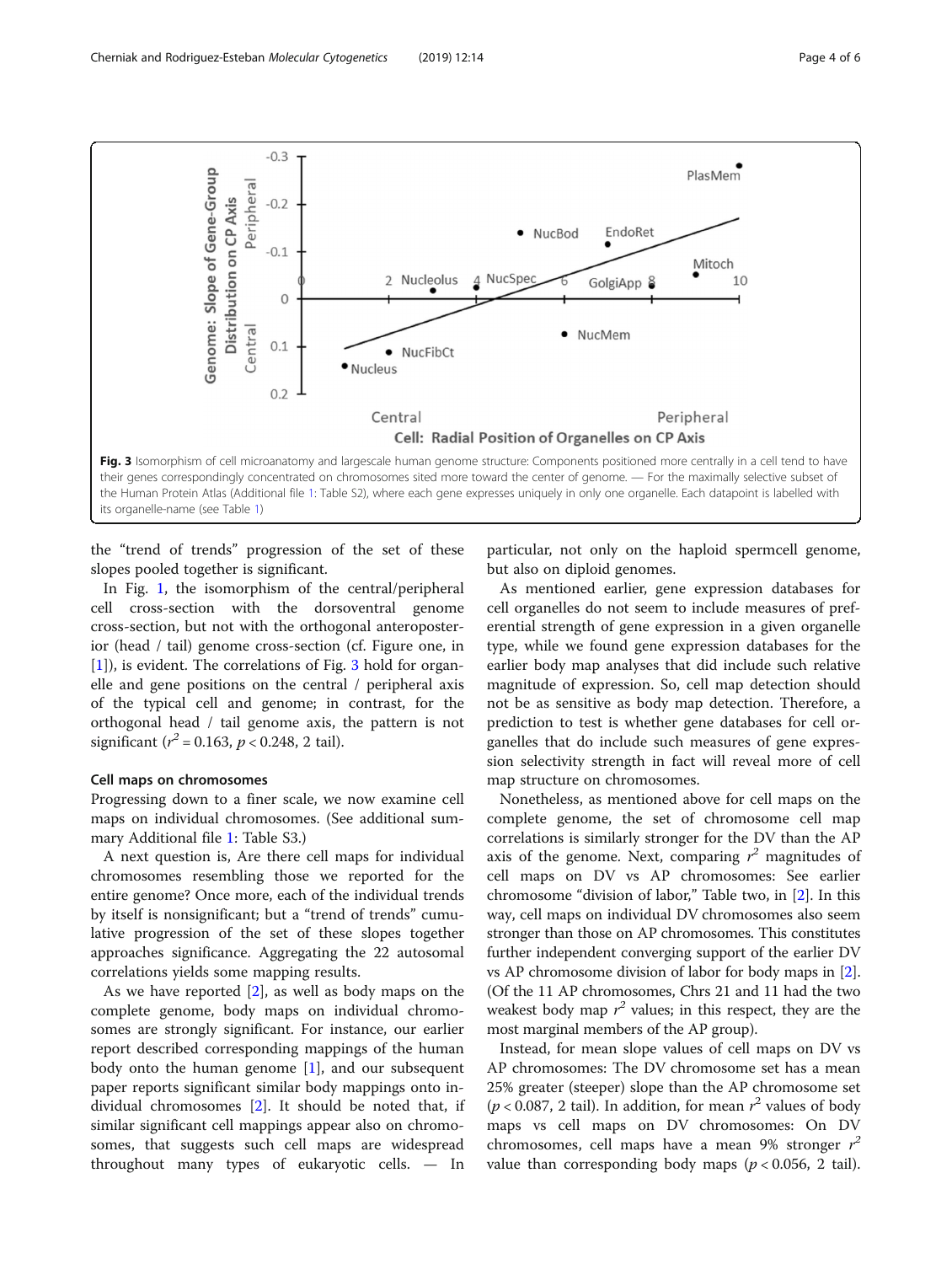<span id="page-4-0"></span>

See also Fig. 4 below. In these ways, cell maps appear stronger than body maps. So, some mapping of cell anatomy onto AP instead of DV chromosomes is detectable.

In addition, for further localization of cell maps: In the sperm cell nucleus, the DV chromosome cluster is positioned significantly rearward of the AP cluster  $(p < 0.011, 2$  tail); so, on the head-tail axis, the cell map chromosomes group in the posterior of the nucleus (see Fig. 5).

#### Conclusion

Global genome structure and function: In the human sperm cell nucleus, the concentration of cell maps on DV, not AP chromosomes, suggests an explanation for the significant central cluster of DV chromosomes in the genome (See Fig. 4, in [\[2](#page-5-0)]).

A functional rationale can be discerned for grouping cell map chromosomes in such a core, surrounded by a shell of AP chromosomes — as opposed to vice versa (instead positioning DV chromosomes in the shell, or mixing DV and AP sites). Such separation would tend to minimize distances between cell organelle genes, thereby reducing message-traffic costs among cell genes. This improves the match with a typical cell, which has message-propagation distances that are orders of magnitude smaller than such distances in the entire body of an organism.



with DV body map (Chrs 3 and 5 are marginally AP). Each chromosome group appears to have a topologically distinct meta-territory in the nucleus: Anteroposterior chromosomes tend to occupy an anterior outer border region (with exception of Chrs 11 and 21), which surrounds an inner core that dorsoventral chromosomes occupy. (Of the 11 AP chromosomes, 11a and 21a have the two lowest AP  $r^2$  values; in this way, they are the weakest (most marginal) members of the AP group.) Each axis gives position-order of chromosomes. (Nucleus map is constructed from Tables S1 and S2, in [\[1\]](#page-5-0); based on Figures two and four of [\[12\]](#page-5-0)). Best fit line for all 23 chromosome positions is included